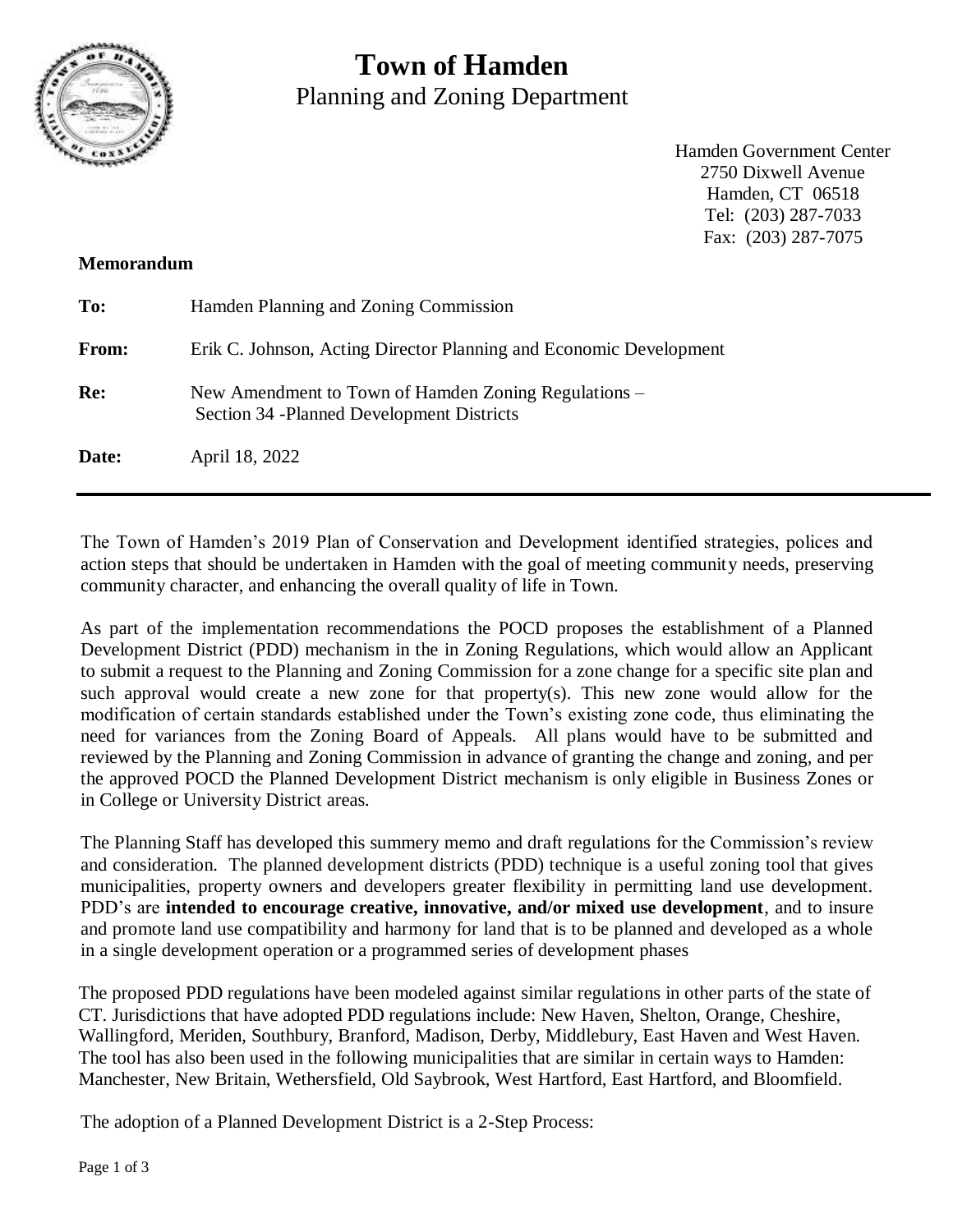- Step 1: Interested property owners, developers or other municipal stakeholders apply to the commission for the establishment of a District. The application for the establishment of a PDD is considered by the commission as is considers any zone change application. In the case of a PDD, the zone change application also contains the proposed standards that would apply within the new zone/PDD. Those generally include permitted uses, density allowances, yard restrictions and setbacks, height requirements, parking ratios, open space requirements, building and lot area bulk standards and other items typically included in zoning district regulations.
- Step 2: If the commission approves the PDD the applicant would then return in step two to the commission with its master development plan. The PDD regulation would contain specific requirements for the development plan submission requirements. At a public hearing noticed and held in accordance with the relevant state statutes and town regulations, the development plan is carefully considered by the commission. The commission would receive comment from the public as it currently does on all special permit applications. The approval criteria would also be the same as is the current special permit criteria.

## **Key Consideration to PDD Proposed Regulation:**

Once the development plan is approved at the public hearing, the property owner would then submit more detailed development site plans, again in accordance with the submission requirements in the enabling regulation, to demonstrate each building or phases of the implementation of the master development plan is in compliance with the PDD standards adopted for the district. This is done by either site plan or administrative review approval. Applicant is not required to go through public hearing process unless they are making significant changes or alterations to the approved master development plans.

#### Minimum Requirements:

In order for a project to be eligible for consideration to be a Planned Development District, Planning Staff is proposing that is must meet the following conditions:

- 1. Parcel(s) must be a minimum 3 acres for consideration to be a PDD
- 2. Parcel(s) must be in Business Zone (T Zone) or be part of College /University District
- 3. The proposed Master Plan must be compatible with the Town of Hamden Plan of Conservation and Development.
- 4. If the development includes residential units, units must comply with Town's Affordable Housing Requirements
- 5. Final adoption requires approval from the Inland Wetland Commission

### Administrative Responsibilities:

The Application process is outlined in greater detail in the Proposed Regulations. However, it should be noted that all applications are required to complete a PDD Review Meeting with Planning Department Staff in advance of submission to the Planning and Zoning Commission. There will also have to be an application fee established for the Planned Development District's that must be approved by the Town's Legislative Council.

#### Proposed Next Steps